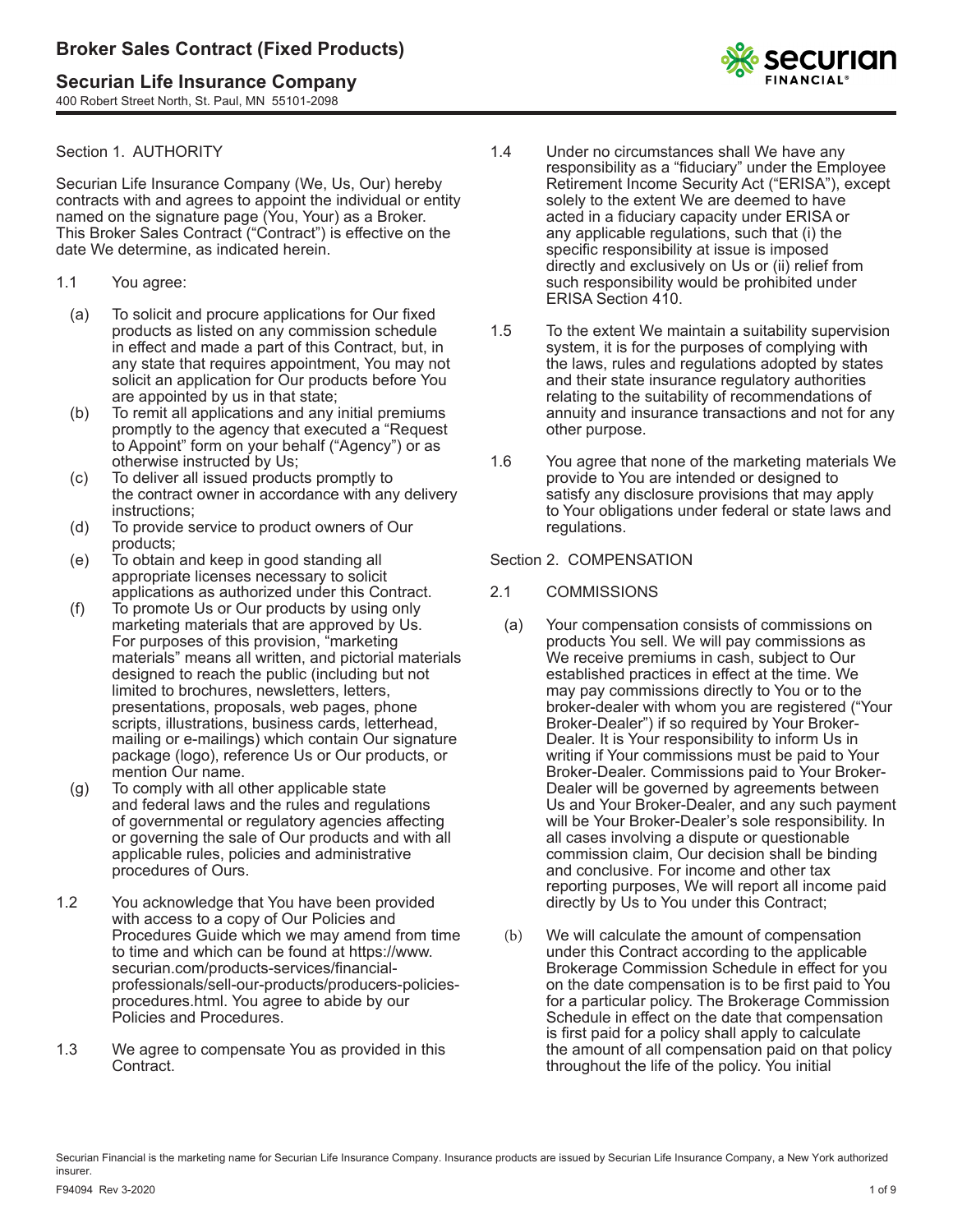Brokerage Commission Schedule is attached as Schedule 1. Whenever a new Brokerage Commission Schedule is issued, it will become a part of this Contract. Except as expressly stated in each new Brokerage Commission Schedule, the rates, schedules and other information in the new Brokerage Commission Schedule shall become effective during the first full calendar week following the issuance of the new Brokerage Commission Schedule. Terms and conditions regarding compensation chargebacks or the timing for payment of compensation will be subject to the current Brokerage Commission Schedule at the time compensation payments are due to You. We will either communicate it to You or post it on Our website accessible to You;

- (c) Nothing in Schedule 2 or otherwise in this Contract shall be construed as requiring Us to pay compensation in an amount or manner, or to a person or entity, that would be inconsistent with ERISA or any such rules or regulations;
- (d) We will pay all compensation which is due you under this Contract on and after the date of your death, to the duly appointed representative of your estate; and
- (e) We have the right to refund any premiums paid on a policy if We believe this is proper where a policy is rescinded, cancelled, or not accepted, or for any other reason We believe is proper. You agree to return to Us, when We ask for it, all earnings which We credited to You on any premiums which We refund.

## 2.2 COMPENSATION AFTER TERMINATION

Should either You or We terminate this Contract, compensation for products in force after termination will be payable as follows:

- (a) If You are terminated for reasons other than reasons that qualify as Prohibited Acts under paragraph 4.6(c), commissions as described in Section 2.1 will continue to be paid as if this Contract were still in force on products sold before termination by You. Notwithstanding the foregoing, if after Your termination You participate in the conduct described in paragraph 4.6(c)  $(1), 4.6(c)(4)$  or  $4.6(c)(5)$ , We, at Our option, may declare this Contract null and void, and all Your rights, benefits, and compensation (according to Section 2.1 COMMISSIONS) shall be forfeited;
- (b) If termination is with cause and You have done any of the Prohibited Acts as defined in Section 4.6(c), We, at Our option, may declare this Contract null and void, and all Your rights, benefits, and compensation from Us (according to Section 2.1 COMMISSIONS) shall be forfeited. You agree to return compensation You received for cases where sections  $4.6(c)(1)$  or (2) are violated and we have terminated Your contract for cause.

## 2.3 ADJUSTMENTS

- (a) RETURNED PREMIUMS. All compensation paid to You as provided in Section 2.1 under the applicable Brokerage Commission Schedule, on any premiums that are subsequently returned or otherwise not received by Us shall, upon Our demand, become a debt You owe to Us, payable according to paragraph 2.3(b) FIRST CLAIM ON EARNINGS; and
- (b) FIRST CLAIM ON EARNINGS. You agree to promptly repay all debts to Us, including reasonable interest as We determine. We have first claim on all of Your earnings earned through Us. This means that, as and when elected, We may keep all or any part of Your earnings to reduce any debt You owe Us. While We may release Your earnings while You owe Us a debt, this does not mean We have waived this right of first claim to Your earnings. We may make this claim whether Your earnings are due You, the representative of Your estate, Your heirs or Your assignees. Our claim also takes precedence over claims of Your creditors. All Your earnings We keep will be used to reduce the debt you owe Us.

#### Section 3. ETHICAL STANDARDS

We require You to pledge to conduct business according to the highest principles of honesty, integrity and pride, always putting the needs of the customer first:

- 3.1 To conduct a thorough interview to determine the customer's needs and clearly disclose when products are being proposed as part of a sale presentation;
- 3.2 To ensure that the customer understands the costs and benefits of any product or proposal;
- 3.3 To distinguish clearly between the guaranteed and non-guaranteed elements of any product or proposal, and make the customer aware of product conditions or limitations, and of any features that could change over time;
- 3.4 To satisfy all state and federal disclosures, including requirements relating to compensation, recognizing that appropriate disclosures are one of Your fundamental duties when acting on behalf of Your customer; and
- 3.5 To treat all customers as You would want to be treated, and to maintain personal and professional conduct that enhances Your reputation and Our reputation.

#### Section 4. GENERAL PROVISIONS

4.1 STATUS. You are not Our employee under this Contract. You are an independent contractor using Your own judgment and guidelines in performing under the terms of this Contract.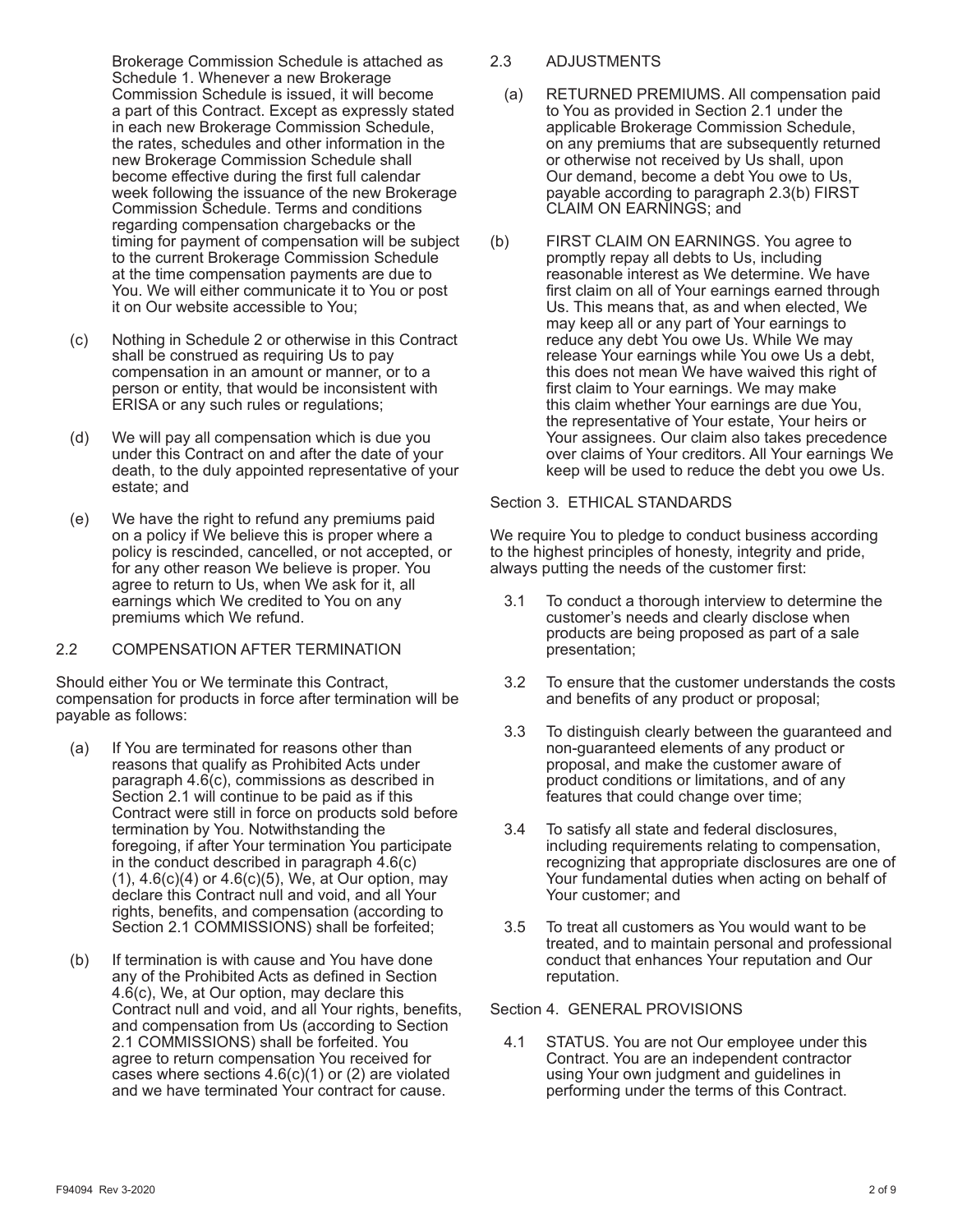We shall not determine the place or time that You perform Your duties as a broker under this Contract, and nothing contained in this Contract shall limit Your right to sell products on behalf of other insurance companies. You are responsible for paying all expenses You incur in carrying out the terms of the Contract.

As a broker, You are not a full-time salesperson for Us. Therefore You are not eligible for any fringe benefit plans in which Your participation or Our contributions are in any way dependent on Your being considered a statutory or common law employee. We will not pay any social security or related taxes on Your commissions or other compensation.

- 4.2 ACTS NOT AUTHORIZED. Your authority extends no further than is specifically stated in this Contract and, except as expressly set forth herein, You shall have no power or authority to act on Our behalf. Specifically, but not limited to the following, You are not authorized:
	- (a) To offer for sale, in Our name, any products not included on the attached Brokerage Commission Schedule. However, this shall not affect Your ability to sell products on behalf of other insurance companies. The Brokerage Commission Schedule shall be amended by updates to the Brokerage Commission Schedule, without amending this Contract;
	- (b) To make, alter, or discharge contracts in Our name, or guarantee any illustrations;
	- (c) To incur any debt or liability for or against Us, institute any legal proceedings, or bind Us in any manner whatsoever;
	- (d) To accept any money or property on Our behalf, except for first premiums on Our products;
	- (e) To create or use any advertisement (all written and pictorial materials designed to reach the public, including but not limited to brochures, newsletters, letters, presentations, proposals, web pages, phone scripts, illustrations, business cards, letterhead, mailing or e-mailings) containing Our signature package (logo), referencing Us or Our products, or mentioning Our name unless (1) it has first been approved by Us in writing, and (2) a copy of the final version has been received by Our home office before it is used, and (3) it is used in accordance with any conditions and limitations of said approval.
- 4.3 FIDELITY BOND AND INDEMNITY AGREEMENT. You are not covered under Our fidelity bond. Notwithstanding any fidelity bond, You agree to indemnify and hold Us harmless against any damages or losses which We incurred as a result of Your actions or violations of applicable federal or state laws and regulations, including, but not limited to, violations of ERISA,

 the IRC, or violations of our policies and procedures.by You or or the actions of individuals working for You or on Your behalf.

- 4.4 ERRORS AND OMISSIONS INSURANCE COVERAGE. Before soliciting applications for Us, You agree to provide written proof to Us of Your errors and omissions insurance coverage, of a form and type of coverage and an amount satisfactory to Us. You agree that this coverage shall include You and Your applicable administrative staff. You further agree to keep this required insurance coverage in force and to provide Us periodic proof of said coverage for as long as You are appointed by Us.
- 4.5 CLAIMS AGAINST YOU OR US. You agree to provide timely notice to Us and any applicable errors and omissions insurance carriers of any claim against Us, You, or any individual working for You or on Your behalf where said claim is in any way related to the sale of Our products. You agree to cooperate with these carriers. To the extent full coverage by any errors and omissions carriers is not extended to You, or individuals working for You or on Your behalf, or to Us, We have the right to defend said claim, and settle that claim, when We receive satisfactory proof of the merit of that claim. You will be liable to Us and agree to reimburse Us fully for any payments made and any related expenses incurred by Us in the defense and settlement of any such claim that We defend, pay or settle, including costs of counsel employed for such action.
- 4.6 TERMINATION. This Contract can be terminated either without cause or with cause.
	- (a) Without Cause. Your Contract can be terminated, without cause and without a reason being given, at any time by You or Us. The party who wants to terminate this Contract without cause must give 15 days' written notice to the other party to the Contract. This Contract will terminate as of 11:59 p.m. on the 15th day following the date on which the notice was given. Upon mutual written agreement of the parties, the 15 day notice period may be waived.
	- (b) With Cause. Your Contract can be terminated for cause at any time by Us, in Our sole discretion. We must state the cause in writing to You. This Contract will terminate as soon as the written notice is given. Reasons may include, but are not limited to, Providing Us or encouraging an applicant to provide us with information in the application that You know is false, Your failure: to maintain a necessary license; to comply with any federal or state laws or regulations; to comply with Our rules or procedures; to make suitable arrangements to repay a debt payable to Us, or to comply with a term of this Contract.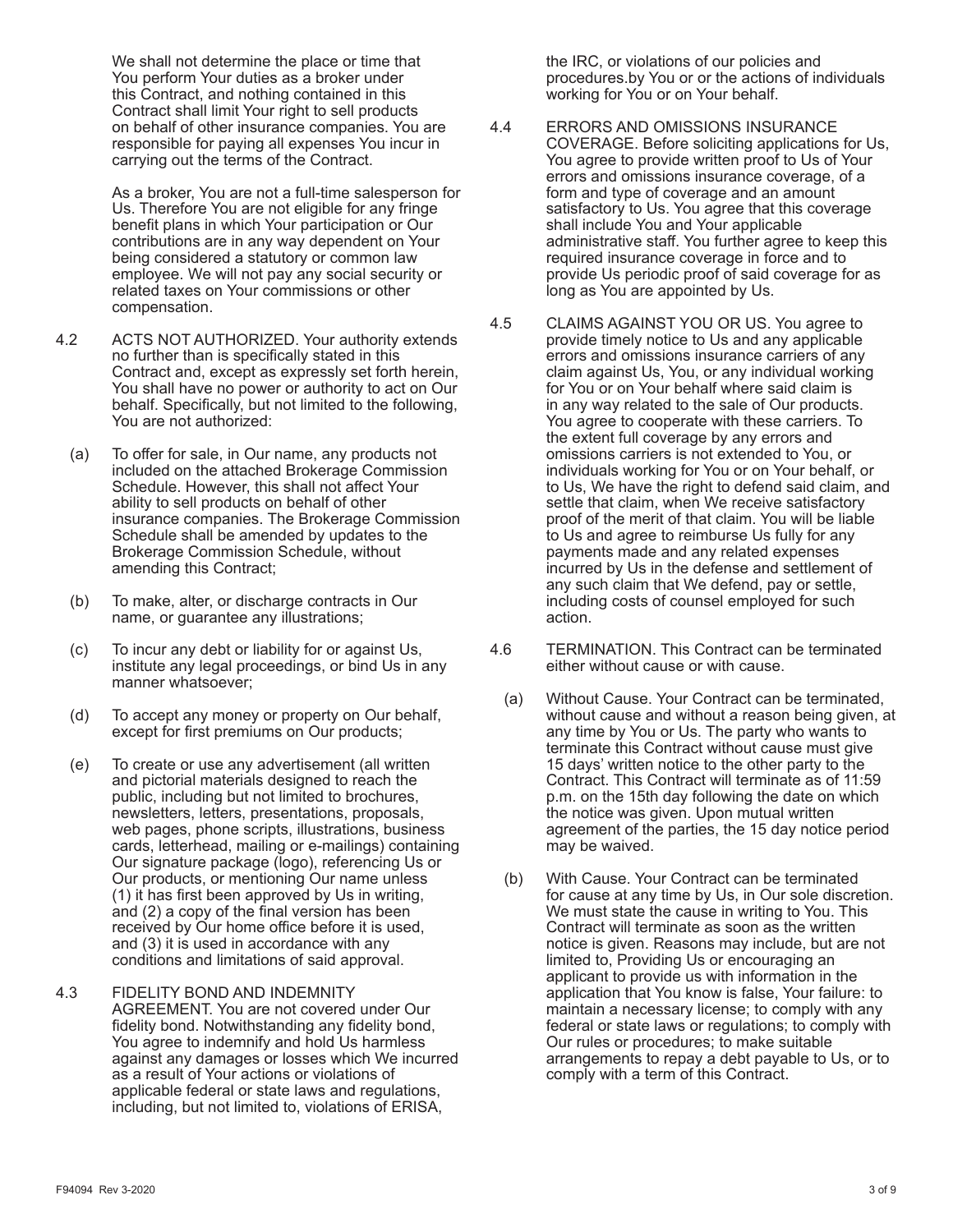- (c) Forfeiture. Except as otherwise provided by law, if (1) Your Contract is terminated for cause; and (2) You also do (or You cause or allow any individuals working for You or on Your behalf to do) any of the conduct listed below (the "Prohibited Acts"), We, at Our option, may declare this Contract null and void, and all Your rights, benefits, and compensation from Us (according to Section 2.1 COMMISSIONS) shall be forfeited:
	- (1) Withhold or misappropriate any funds, documents, or property belonging to an owner of one of Our products, or to a person whose application for a product has not been accepted by Us;
	- (2) Knowingly provide false information on the applicant's application;
	- (3) Provide false information in Your application to contract with Us;
	- (4) Induce any owner of one of Our products to lapse or surrender the product or replace it with another company's product without Our consent, whether or not applicable replacement laws or regulations have been followed;
	- (5) Induce or attempt to induce one of Our agents to leave Us; or
	- (6) Violate any state or federal law, rules or regulation applicable to the sale of Our products. You agree to return compensation You received for cases where clauses (1) or (2) above are violated and we have terminated Your contract for cause.
- (d) Nothing herein shall affect Our right to assert any other claim, either in law or in equity, We may have or acquire against You.
- (e) Termination of this Contract shall not affect Your obligation to repay any debt to Us or to account for and return all funds, products, training or sales material, and Our other property to Our satisfaction.
- 4.7 ASSIGNMENT. We are relying on Your specific abilities in the performance of the obligations and duties under this Contract. Therefore, neither this Contract nor any of the rights, obligations or duties under this Contract may be assigned by You without Our prior written approval, which approval may be withheld in Our sole discretion.
- 4.8 WAIVER. The failure of either party to exercise any right or enforce any provision of this Contract shall not be construed as a waiver of that party's right to subsequently exercise that right or enforce that provision.
- 4.9 AMENDMENT OF CONTRACT. We reserve the right to amend any part of this Contract upon notice to You. Any amendment will be effective thirty days from the communication of such amendment, or earlier by mutual written agreement, but no such amendment shall affect compensation payable on products previously put in force, except by mutual written agreement. Neither this Contract nor any amendment to it shall bind Us unless signed by Our officer. We reserve the unilateral right to change or revise any part of the Brokerage Commission Schedule at any time. The commission calculations stated in any Brokerage Commission Schedule, however, shall continue to apply until We communicate changes to You or post them on Our website accessible to You. Brokerage Commission Schedules shall be exempt from the officer signature and notice requirements.
- 4.10 GOVERNING LAW. This Contract is governed by the laws of the State of Minnesota. Any litigation arising between the parties with respect to this Contract shall be conducted in Ramsey County, Minnesota.
- 4.11 ANTI-MONEY LAUNDERING. You shall comply with Our anti-money laundering policy, and, if requested, You shall assist in satisfying Our obligations under Our anti-money laundering policy.
- 4.12 JURISDICTION. We may make such changes and decisions as We deem advisable in the conduct of Our business, including but not limited to discontinuance of any policy form or withdrawal of product sales from any jurisdiction, and We shall incur no liability to You by reason of doing so.
- 4.13 EXHIBITS & SCHEDULES. The Exhibits and the Schedules to this Contract that are specifically referred to herein are a part of this Contract as if fully set forth herein. All references herein to Articles, Sections, subsections, paragraphs, subparagraphs, clauses, Exhibits and Schedules shall be deemed references to such parts of this Contract, unless the context shall otherwise require. Any fact or item disclosed on any Schedule to this Contract shall be deemed disclosed on all other Schedules to this Contract to which such fact or item may apply.
- 4.14 SURVIVAL. The provisions of Sections 2.2, 2.3, 4.6, 4.14, 5, 6, and 7 shall survive a termination of this Contract.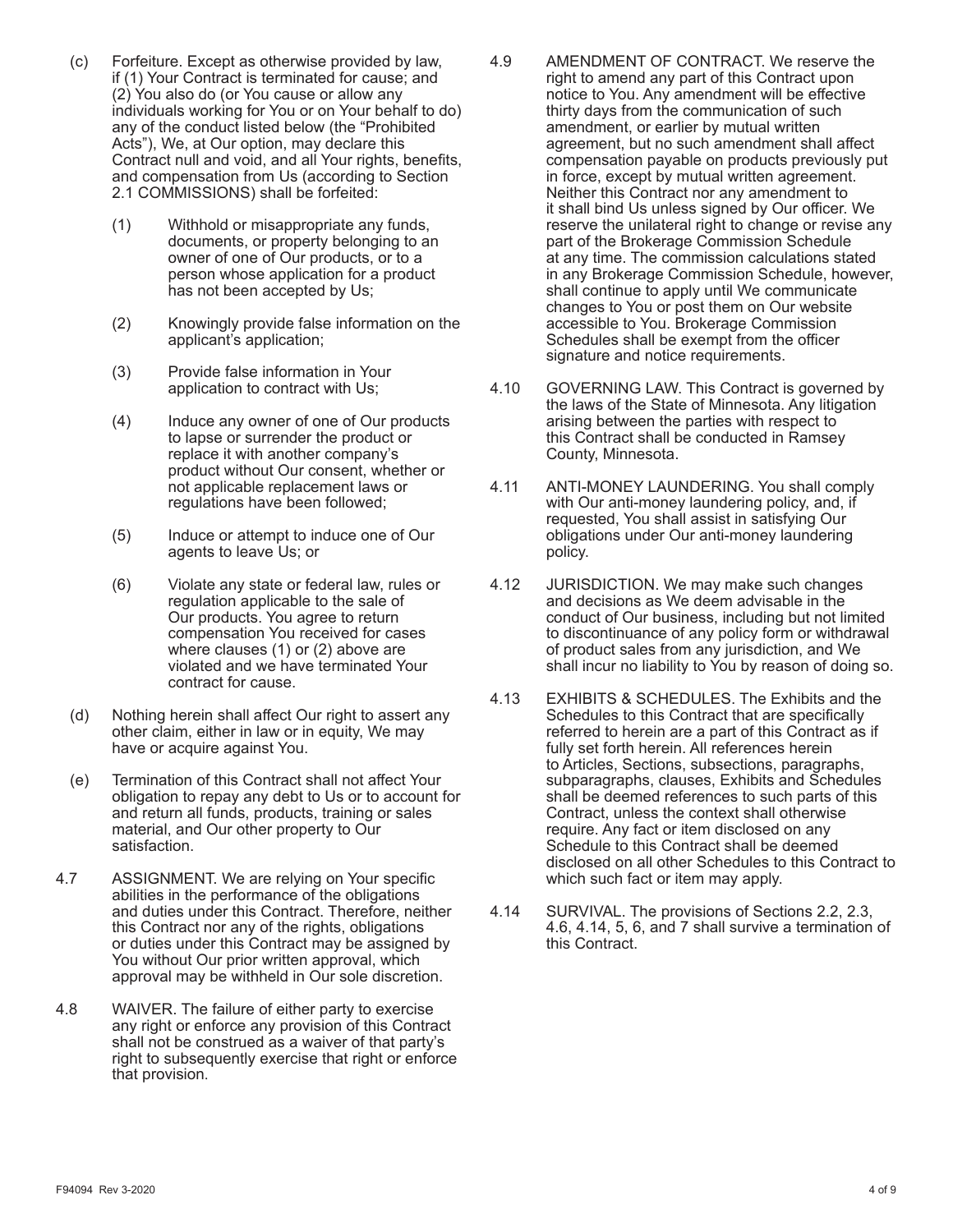#### Section 5. MAINTAINING CONFIDENTIALITY OF PERSONAL INFORMATION

All capitalized terms used in this section and not otherwise defined shall have the meanings set forth in regulations issued pursuant to Section 504 of the Gramm-Leach-Bliley Act (15 U.S.C. 6801 et.seq). In connection with Your performance under this Contract, You may have access to Nonpublic Personal Information concerning Our customers (Customer Information). With respect to Customer Information You agree as follows:

- 5.1 Nonpublic Personal Information that You acquire in connection with Your performance under this Contract is and remains Our property.
- 5.2 You are not authorized to use or disclose Customer Information for any purpose other than to fulfill Your obligations under this Contract. However, You may disclose Customer Information (a) to employees of Securian Life, (b) to Your employees, subcontractors and agents who have a business need for access, (c) as authorized by Us in writing, and (d) as required by law or court order. You will notify Us promptly upon becoming aware of any such court order, and will cooperate with Us in contesting such order.
- 5.3 You shall store Customer Information in a secure manner and shall use the same degree of care to prevent unauthorized and improper disclosure, as You use in protecting Your own confidential information.
- 5.4 You agree and represent that You have implemented appropriate measures designed to:
	- (a) Ensure the security and confidentiality of Customer Information;
	- (b) Protect against any anticipated threats or hazards to the security or integrity of the information; and
	- (c) Protect against unauthorized access to or use of the information that could result in substantial harm or inconvenience to any Securian Life customer.
- 5.5 You agree to promptly notify Us if You, (a) receive any type of complaint or notice concerning violation of privacy rights, or (b) becomes aware of any unauthorized disclosure, acquisition or use of Customer Information. You shall cooperate with Us in investigating and responding to such incidents.
- 5.6 You agree to indemnify us for any and all claims, fines, damages and costs, including attorneys' fees, which may be incurred or assessed against Us as a result of breach of Your obligation of confidentiality.
- 5.7 Your obligation to maintain the security and confidentiality of Our Customer Information and to comply with the provisions of the Gramm-Leach-Bliley Act shall survive termination of Your relationship with Securian Life.

5.8 We shall have the right to audit You for compliance with the provisions of this Section.

Section 6. MASSACHUSETTS DATA SECURITY LAW

In connection with Your performance under this Contract, You may have access to Personal Information as that term is defined in Massachusetts Regulation 201 CMR 17.02. As required by 201 CMR 17:00: Standards for the Protection of Personal Information of Residents of the Commonwealth, You shall implement and maintain appropriate security measures for Personal Information.

Section 7. HIPAA BUSINESS ASSOCIATE AGREEMENT

In connection with Your performance under this Contract, You are or may be deemed to be our Business Associate. Business Associates, on behalf of Covered Entity, perform or assist in the performance of functions and activities that may involve the use and disclosure of Protected Health Information as defined in the Health Insurance Portability and Accountability Act of 1996 ("HIPAA"), Parts 160 and 164 ("Privacy Regulations"). This Agreement shall be effective with respect to the use of information which is protected health information within the meaning of the Health Insurance Portability and Accountability Act and its implementing regulations at 45 C.F.R. parts 160 and 164 (the "Federal Health Privacy Rules").

- 7.1 Definitions as applied to this Section (Any prospective amendment to the laws referenced in this definitional section prospectively amend this agreement to incorporate said changes by Congressional act or by regulation of the Secretary of HHS.)
	- (a) Breach. "Breach" has the same meaning as this term has in §13400 of the HITECH Act.
	- (b) Business Associate. "Business Associate" shall mean You.
	- (c) Covered Entity. "Covered Entity" shall mean Securian Life Insurance Company.
	- (d) Designated Record Set. "Designated Record Set" has the same meaning as this term has in 45 CFR §164.501.
	- (e) Electronic Protected Health Information. "Electronic Protected Health Information" means Protected Health Information that is maintained in or transmitted by electronic media.
	- (f) Electronic Health Record. "Electronic Health Record" shall have the meaning given to such term in the HITECH Act.
	- (g) Individual. "Individual" has the same meaning as this term has in 45 CFR §164.501.
	- (h) Privacy Rule. "Privacy Rule" shall mean the Standards for Privacy of Individually Identifiable Health Information at 45 CFR Part 160 and Part 164, Subparts A and E., as amended by the HITECH Act.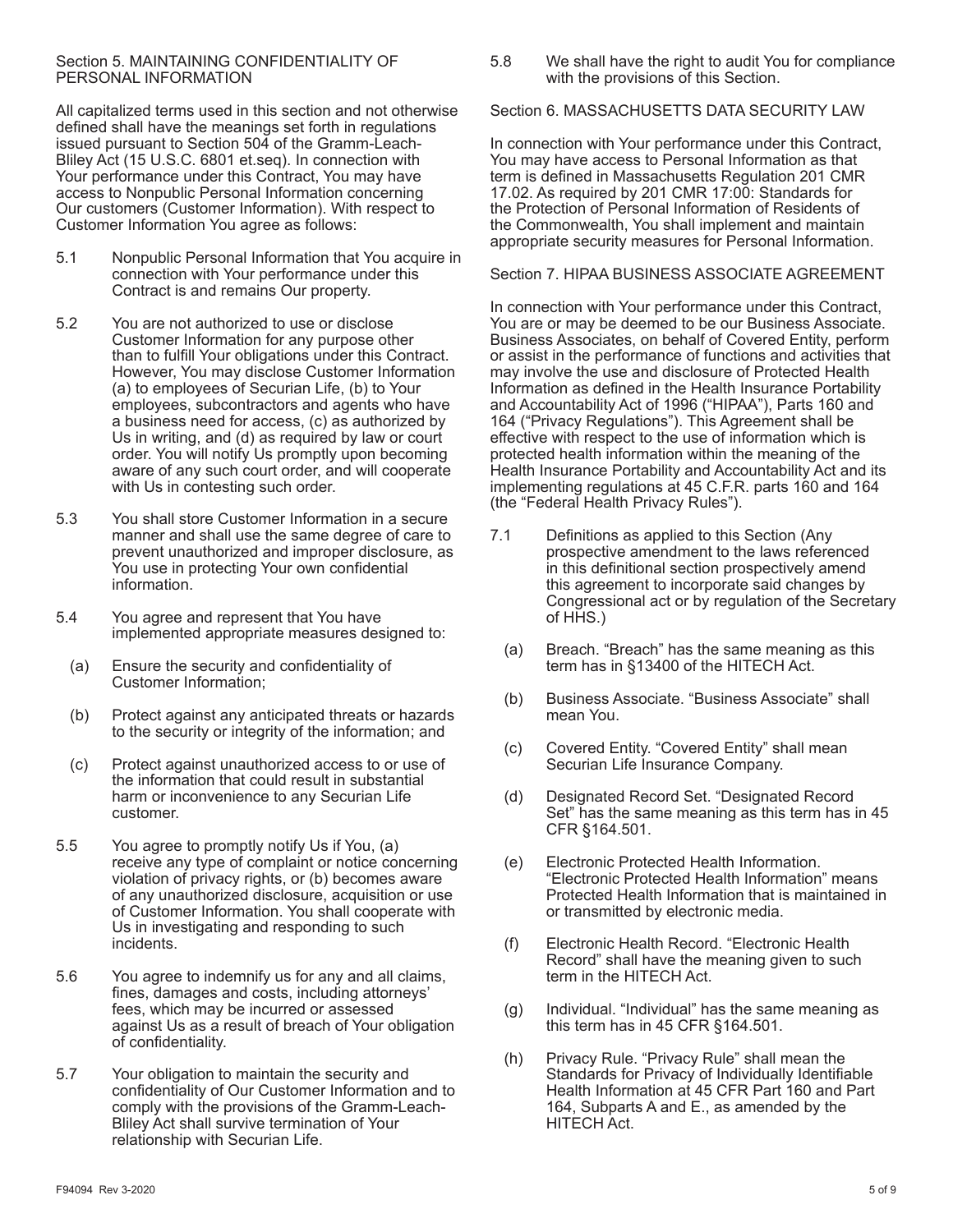- (i) Protected Health Information. "Protected Health Information" (or "PHI") has the same meaning as this term has in 45 CFR §160.103 (as amended by the HITECH Act), limited to the information created or received by Business Associate from or on behalf of Covered Entity. Protected Health Information includes Electronic Protected Health Information.
- (j) Required By Law. "Required By Law" has the same meaning as this term has in 45 CFR §164.501.
- (k) Secretary. "Secretary" shall mean the Secretary of the U.S. Department of Health and Human Services or his designate.
- (l) Security Rule. "Security Rule" means the Security Standards for Protection of Personal Health Information promulgated by the Secretary in Title 45 C.F.R.
- (m) Unsecured Protected Health Information. "Unsecured Protected Health Information" shall mean Protected Health Information (PHI) that is not secured through the use of a technology or methodology specified by the Secretary in regulations or as otherwise defined in the §13402(h) of the HITECH Act.
- 7.2 Obligations of Business Associate
	- (a) Permitted Uses and Disclosures. Business Associate agrees not to use or disclose PHI except for the performance of the Business Associate's obligations under the Agreement pursuant to which Business Associate performs services for Covered Entity.
	- (b) Minimum Necessary. Business Associate (and its agents or subcontractors) shall request, use and disclose only the minimum amount of PHI necessary to accomplish the purpose of the request, use or disclosure.
	- (c) Specific Use or Disclosure. Business Associate may use or disclose PHI to perform functions, activities, or services for, or on behalf of, Covered Entity and as permitted or required by this Agreement or the Privacy Regulations.

 Business Associate may use or disclose PHI for the proper management and administration of its business or to carry out its legal responsibilities.

 Business Associate may disclose PHI for the proper management and administration of its business, if (i.) the disclosures are Required by Law, or (ii.) Business Associate obtains reasonable assurances from the person to whom the information is disclosed that the information will be held confidentially and will be used or further disclosed only as required by law or for the purpose for which it was disclosed to such person, and the person will notify the Business Associate of any instances of which the person is aware in which the confidentiality of the information has been breached.

 Business Associate may use PHI to provide Data Aggregation services to Covered Entity.

- (d) Prohibited Uses and Disclosures. Business Associate shall not use or disclose PHI in any manner that would constitute a violation of the Privacy Rule or the HITECH Act if so used or disclosed by Covered Entity.
- (e) Appropriate Safeguards. Business Associate shall implement appropriate safeguards as necessary to prevent the use or disclosure of PHI otherwise than as permitted by the Agreement pursuant to which Business Associate performs services for Covered Entity or under this Business Associate Agreement, including but not limited to, administrative, physical, and technical safeguards that reasonably and appropriately protect the confidentiality, integrity and availability of the PHI, in accordance with 45 C.F.R. Sections 164.308, 164.310, and 164.312. Business Associate shall comply with the policies and procedures and documentation requirements of the HIPAA Security Rule, including but not limited to, 45 C.F.R. Section 164.316.
- (f) Reporting Improper Access, Use or Disclosure. Business Associate shall report to Covered Entity in writing any access, use or disclosure of PHI not permitted by the Agreement pursuant to which Business Associate performs services for Covered Entity, or this Business Associate Agreement, and any Breach of Unsecured PHI of which it becomes aware without unreasonable delay and in no case later than 10 calendar days after discovery.
- (g) Mitigation. Business Associate agrees to mitigate, to the extent practicable, any harmful effect that is known to Business Associate of a use or disclosure of PHI held by Business Associate in violation of the requirements of this Agreement.
- (h) Business Associate's Agents. Business Associate agrees to ensure that any agent, including a subcontractor, to whom it provides PHI received from, or created or received by Business Associate on behalf of Covered Entity agrees to the same restrictions and conditions that apply through this Agreement to Business Associate with respect to PHI.
- (i) Access to PHI. Business Associate agrees, at the request of Covered Entity, to provide Covered Entity (or a designate of Covered Entity) access to PHI in a Designated Record Set in prompt commercially reasonable manner in order to meet the requirements under 45 CFR §164.524.
- (j) Amendment of PHI. Business Associate agrees to make any amendment(s) to PHI in a Designated Record Set that the Covered Entity directs or agrees to pursuant to 45 CFR §164.526 at the request of Covered Entity or an Individual, in a prompt and commercially reasonable manner.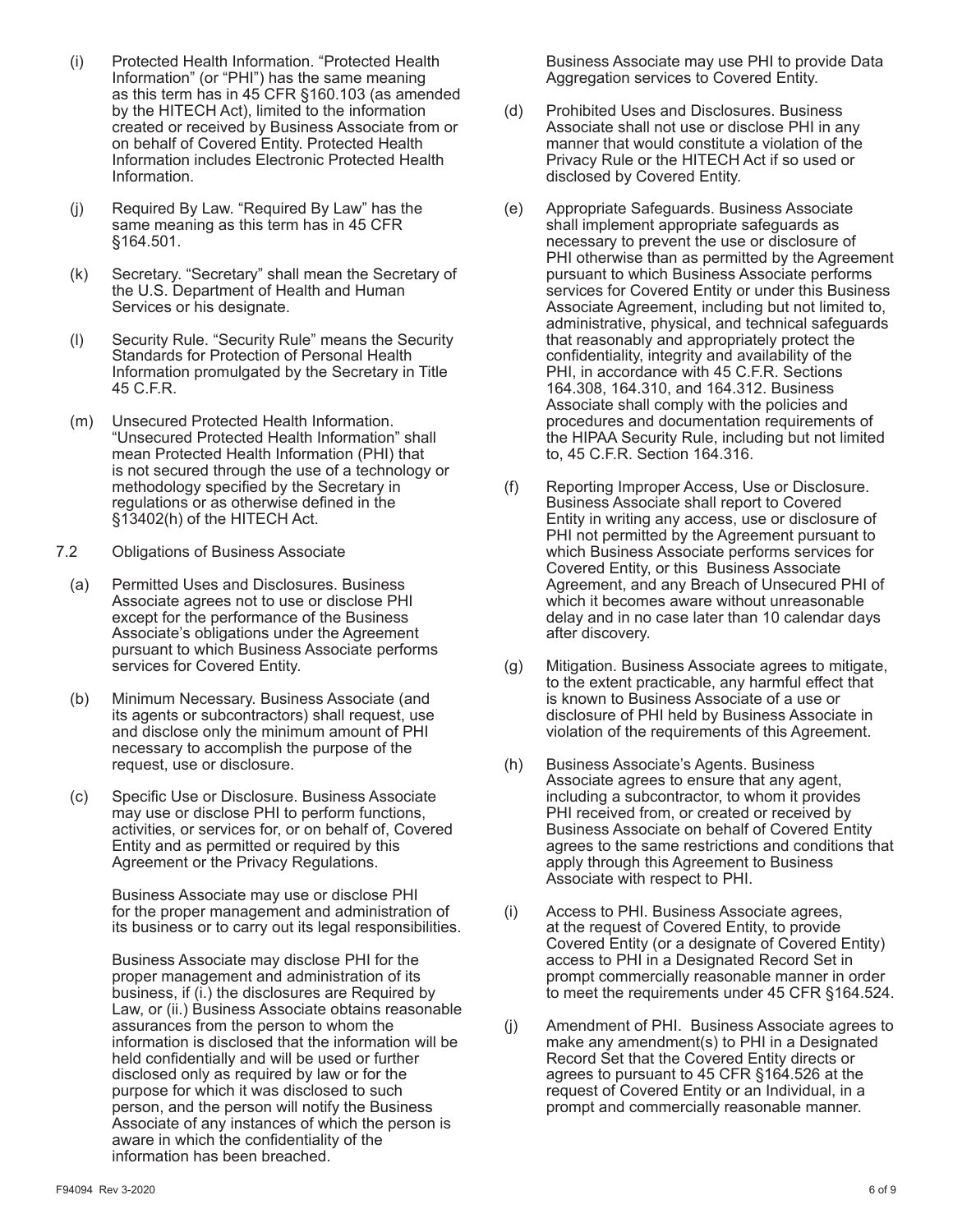- (k) Accounting Rights. Business Associate agrees to document such disclosures of PHI and information related to such disclosures as would be required for Covered Entity to respond to a request by an Individual for an accounting of disclosures of PHI in accordance with 45 CFR §164.528. Business Associate agrees to provide to Covered Entity or an Individual, in a prompt commercially reasonable manner, information collected in accordance with this Agreement, to permit Covered Entity to respond to a request by an Individual for an accounting of disclosures of PHI in accordance with 45 CFR §164.528.
- (l) Compliance with HITECH Standards. Notwithstanding any other provision in this Agreement to the contrary, Business Associate shall, pursuant to the HITECH Act, comply with all applicable requirements of the Privacy Rule and applicable requirements of the Security Rule.
- (m) Governmental Access to Records. Business Associate agrees to make internal practices, books, and records, including policies and procedures and PHI, relating to the use and disclosure of PHI received from, or created or received by Business Associate on behalf of, Covered Entity available to the Covered Entity, or to the Secretary (including official representatives of the Secretary), in a prompt commercially reasonable manner for purposes of determining Covered Entity's compliance with the Privacy Rule.
- (n) Data Ownership. Business Associate acknowledges that Business Associate has no ownership rights with respect to PHI.
- (o) Notification of Breach. During the term of the Contract, Business Associate shall notify Covered Entity within 10 days of any suspected or actual breach of security, intrusion, or unauthorized use or disclosure of PHI of which Business Associate becomes aware.
- (p) Audit and Inspection. Business Associate shall, upon request with reasonable notice, provide Covered Entity access to its premises for a review and demonstration of its internal practices and procedures relating to the use or disclosure of PHI and for safeguarding PHI.
- 7.3 Upon Covered Entity's knowledge of a material breach by Business Associate, Covered Entity may: (i) Provide an opportunity for Business Associate to cure the breach or end the violation and terminate this Agreement if Business Associate does not cure the breach within the time specified by Covered Entity; (ii) immediately terminate this Agreement; or (iii) Covered Entity shall report the violation to the Secretary.

7.4 Except as provided below, upon termination of this Contract, for any reason, Business Associate shall return or destroy all PHI received from Covered Entity, or created or received by Business Associate on behalf of Covered Entity. This provision shall apply to PHI that is in the possession of subcontractors or agents of Business Associate. Business Associate shall retain no copies of the PHI.

> In the event that Business Associate determines that returning or destroying the PHI is infeasible, Business Associate shall provide to Covered Entity notification of the conditions that make return or destruction infeasible. Upon notification to Covered Entity that return or destruction of PHI is infeasible, Business Associate shall extend the protections of this Agreement to such PHI and limit further uses and disclosures of such PHI to those purposes that make the return or destruction infeasible, for so long as Business Associate maintains such PHI.

7.5 If state law applicable to the relationship between Business Associate and Covered Entity contains additional or more stringent requirements than federal law for Business Associates regarding any aspect of PHI privacy, then Business Associate agrees to comply with the higher standard contained in applicable state law.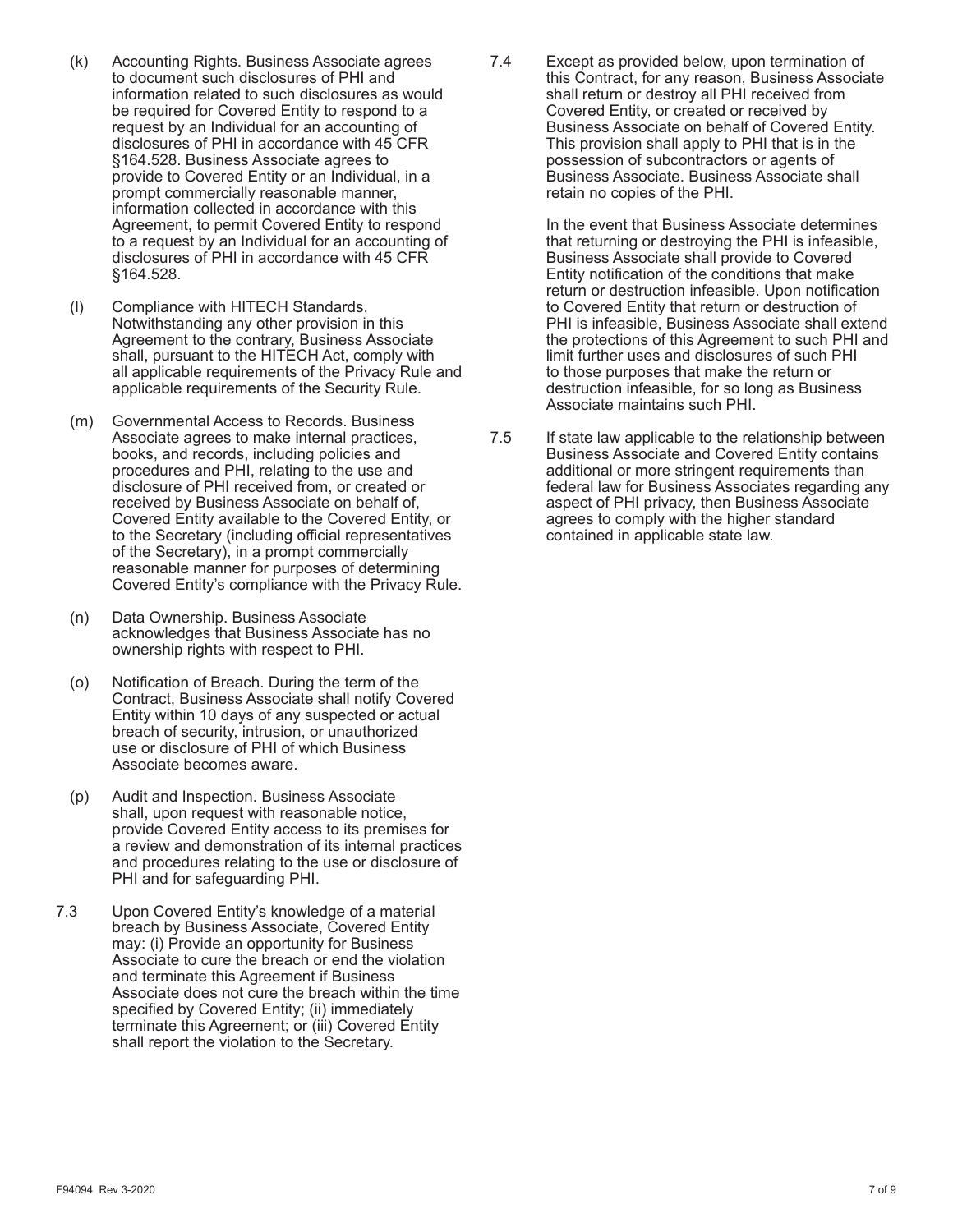You and We must sign two copies of the contract before it goes into effect.

## **Broker**

Your appointment as a Broker and the terms of this Contract are accepted by You.

Name (please print)

Signature Date

## **Securian Life Insurance Company**

We approve and accept Your appointment as a Broker and the terms of this Contract.

Officer signature

Title Date